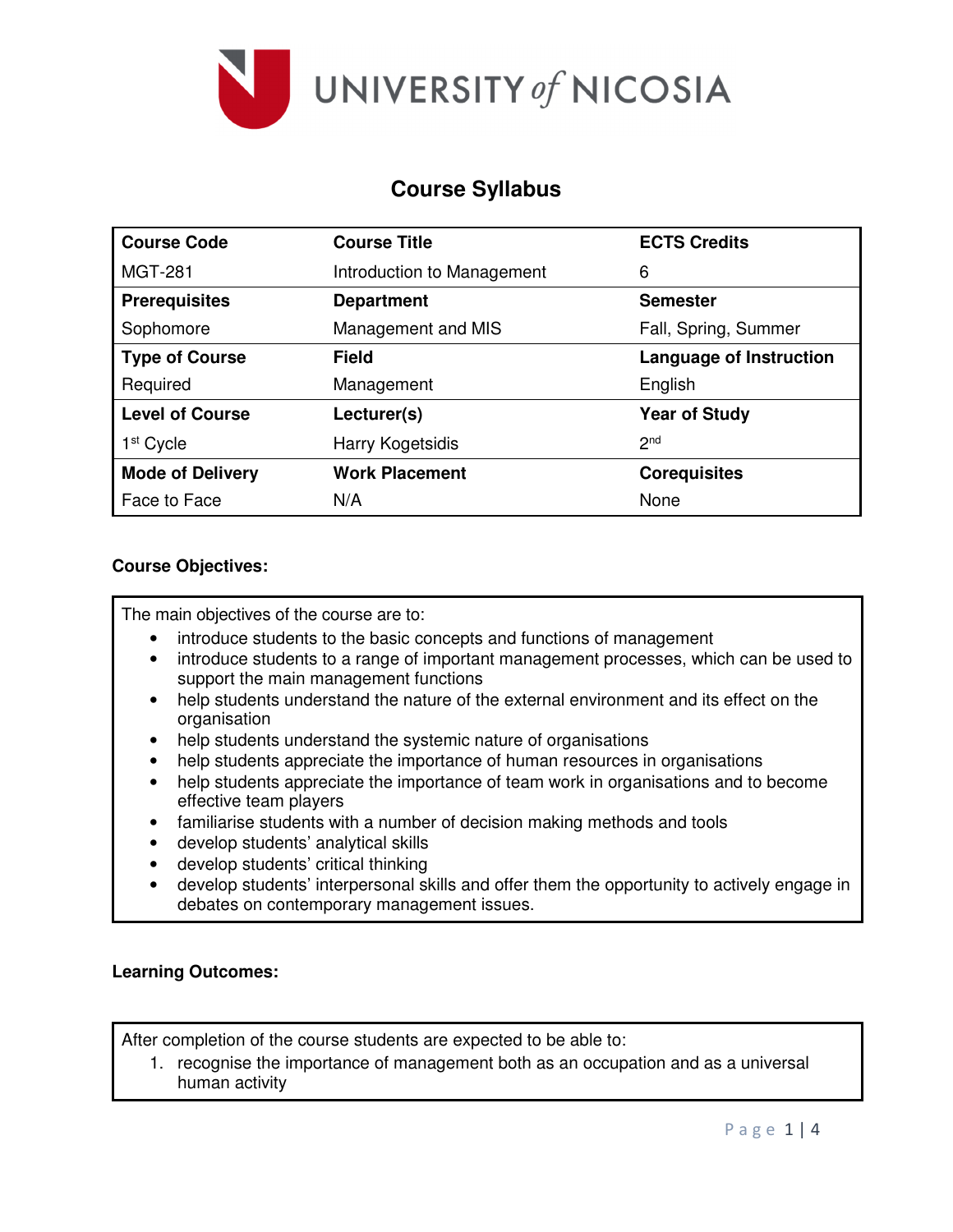

- 2. view organisations as complex social systems
- 3. compare and contrast the divergent and often conflicting interests of the various stakeholders
- 4. differentiate between the basic management functions of planning, organising, leading and controlling
- 5. distinguish between the need for effectiveness and the need for efficiency in organisations
- 6. compare and critique different management approaches and demonstrate how these can help organisations to meet their goals
- 7. formulate appropriate decision making models and use them to propose policy alternatives
- 8. investigate good management practices in contemporary organisations
- 9. carry out independent research using a variety of resources
- 10. participate in debates on controversial management issues and form and defend a position.

## **Course Content:**

**Organisations and stakeholders** (Introduction to organisations. Main organisation types. Organisations as complex human activity systems. Internal vs external stakeholders).

**Management and managers** (Introduction to the basic management concepts and functions. Management as an occupation and as a universal human activity. The role of managers in organisations and the different management levels).

**Planning** (The planning function of management. The micro and macro external environment. Strategic plans vs operational plans. The strategic management process. Porter's five-forces model. PESTEL analsys. SWOT analysis).

**Decision making** (The decision making process. Strategic vs operational decisions. Programmed vs non-programmed decisions. Decision making under conditions of risk and uncertainty. Decision making tools).

**Strategy** (Formulating strategy. The grand strategies of growth, stability, retrenchment and combination. Porter's competitive strategies).

**Organisation structure** (The organising function of management. Organisation design. Formal vs informal structure. Organisation charts. Work specialisation. Chain of command. Authority and power. Responsibility and accountability. Delegation. Span of control. Centralisations vs decentralisation. Departmentalisation. Mechanistic vs organic structures. Vertical vs horizontal communication).

**Human resource management** (The role of the HR function in organisations. Human resource planning. Recruitment and selection. Job orientation. Training and development.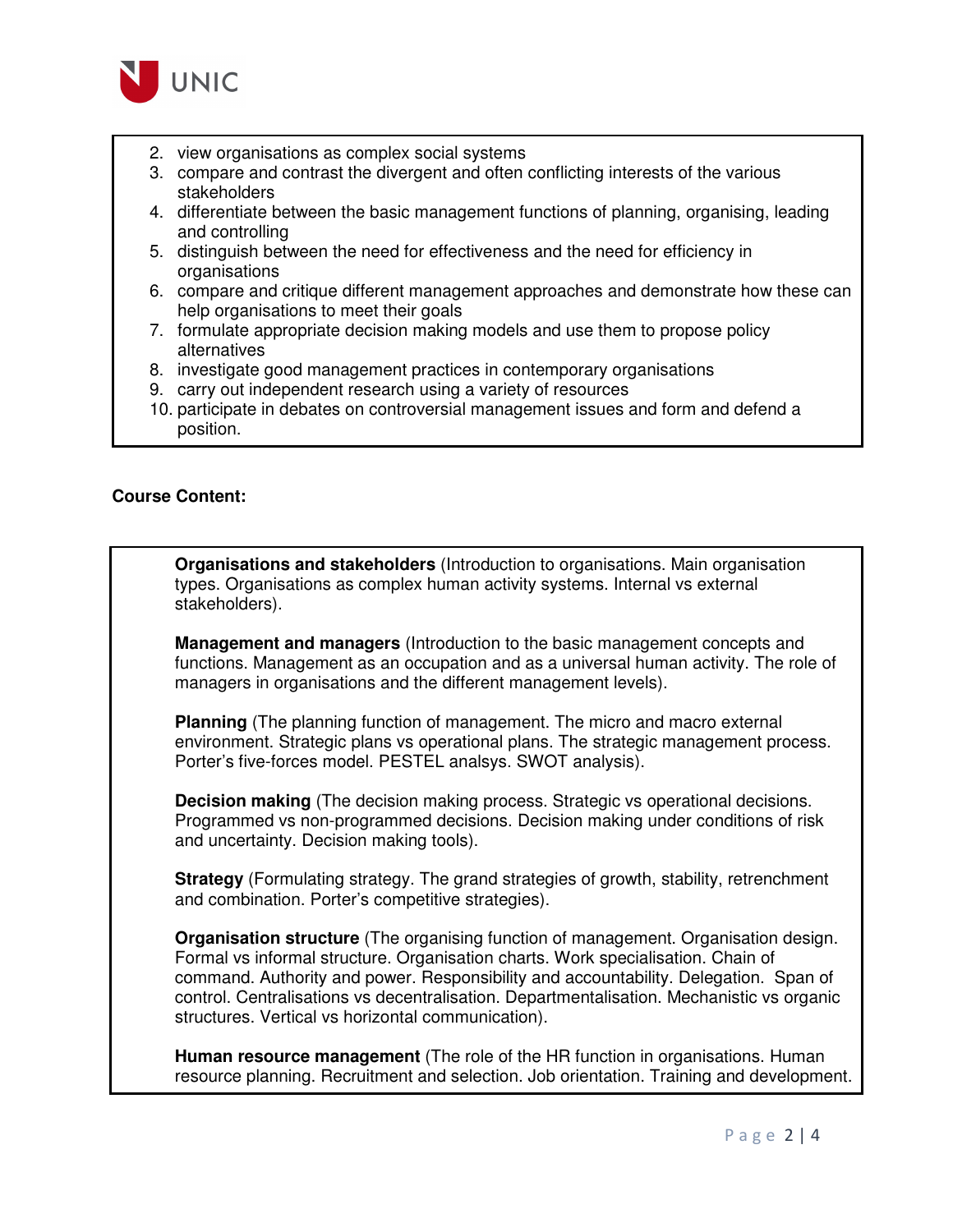

Performance management. Compensation administration. Employee benefits. Gender and diversity).

**Managing change** (The changing external environment. The systemic nature of organisations and organisational change. Internal vs external change agents. Change resistance. Techniques for reducing change resistance).

**Motivation** (The leading function of management. Classic motivation theories – Maslow's hierarchy of needs theory; McGregor's theory X and theory Y; Herzberg's two-factor theory. How to motivate employees in the workplace).

**Communication** (The communication process. Types of communication. Effective communication. Barriers to effective communication. Communication and technology).

**Work teams** (Organisation behaviour. Individual behaviour vs group behaviour. Personality and perception. Working in groups. Work teams. Characteristics of high performance teams. Turning individuals into effective team players).

**Performance measurement** (The controlling function of management. Measuring performance. The controlling process. Concurrent vs feedback control. Technology and control).

## **Learning Activities and Teaching Methods:**

Lectures, group work, case studies, solving problems in class, guest speakers, homework and background reading.

#### **Assessment Methods:**

Tests, homework activities, mid-term examination, final examination.

#### **Recommended Textbooks / Readings:**

| <b>Title</b>                                     | Author(s)   | <b>Publisher</b> | Year | <b>ISBN</b>              |
|--------------------------------------------------|-------------|------------------|------|--------------------------|
| Management $-$<br>An Introduction<br>$(7th$ ed.) | David Boddy | Pearson          | 2017 | 9781292088594            |
| Management $-$<br>An Introduction<br>$(6th$ ed.) | David Boddy | Pearson          | 2014 | 9781292004389<br>(ebook) |